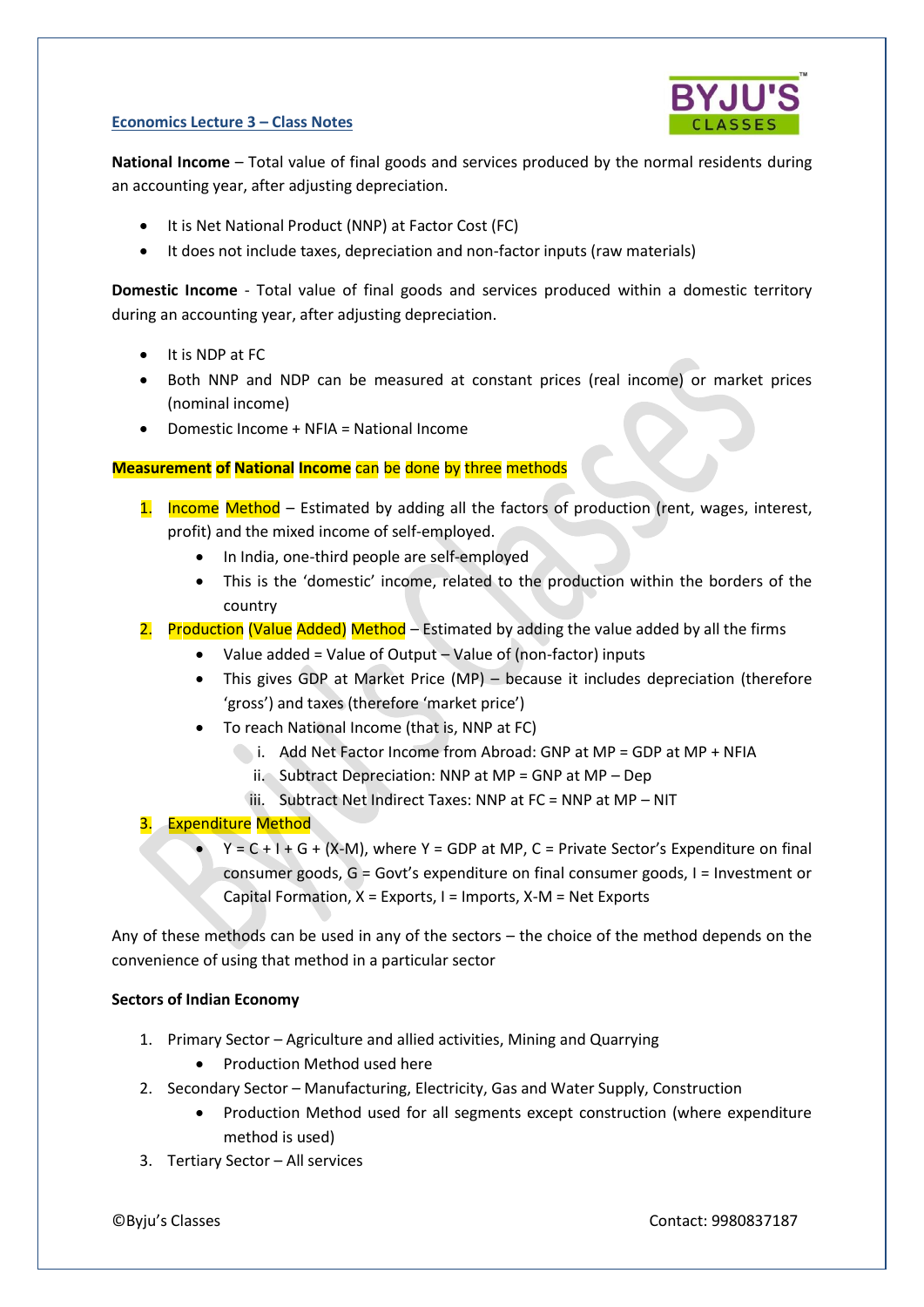Income Method used here

Sometimes another classification is used, where Indian Economy is divided into three segments –

- 1. Agriculture This includes agriculture and allied activities
- 2. Industry This includes Mining and Quarrying, Manufacturing and Electricity
	- o In IIP, this classification is used to refer to 'industry'
- 3. Services This includes construction and all services

**Items not included** in National Income – Intermediate goods, Transfer payments (unilateral payments made without expectations of return; like gifts, unemployment allowance, donations etc), sale and purchase of old goods and existing services (shares are not included, unless they are through an IPO), windfall gains (lottery income), black money (cannot be estimated), work done by housewives

**Items included** in National Income (NI) – Goods produced for self-consumption, estimated rent of self-occupied property

### **Quick Facts**

- First rough estimate of NI was done by Dadabhai Naoroji for 1867-68; published in his book Poverty and Unbritish rule in India (famous for its Drain of Wealth theory)
- First scientific estimate made by Prof V K R V Rao (1931-32)
- Gol estimated the NI for the first time in 1948-49 through the Ministry of Commerce
- **National Income Committee was set up in 1949 (Chairman Dr P C Mahalanobis)** 
	- o P C Mahalanobis was also the chairman of Indian Statistical Institute
- Currently, Central Statistical Organization (est 1950) estimates NI (since 1956)
	- o It publishes National Accounts Statistics annually
	- o Under the Ministry of Statistics and Programme Implementation
	- o Now, CSO has been merged with National Sample Survey Organization to form National Statistical Organization

### **Problems faced in the estimation of National Income**

- I. Conceptual problems what should be included or excluded in NI? (e.g. which activities of foreign firms or the govt should be considered productive?)
- II. Practical or Statistical problems small shopkeepers, casual workers etc don't keep a proper record of their income/expenditure; non-market activities (self-consumption) are tough to estimate

Per Capita Income = National Income/Population

 $\big\downarrow$  For FY 2011-12, it was Rs 60,000 (nominal)

### **Economic Growth and Development**

 $\downarrow$  If the production of goods and services increases, we call it Economic Growth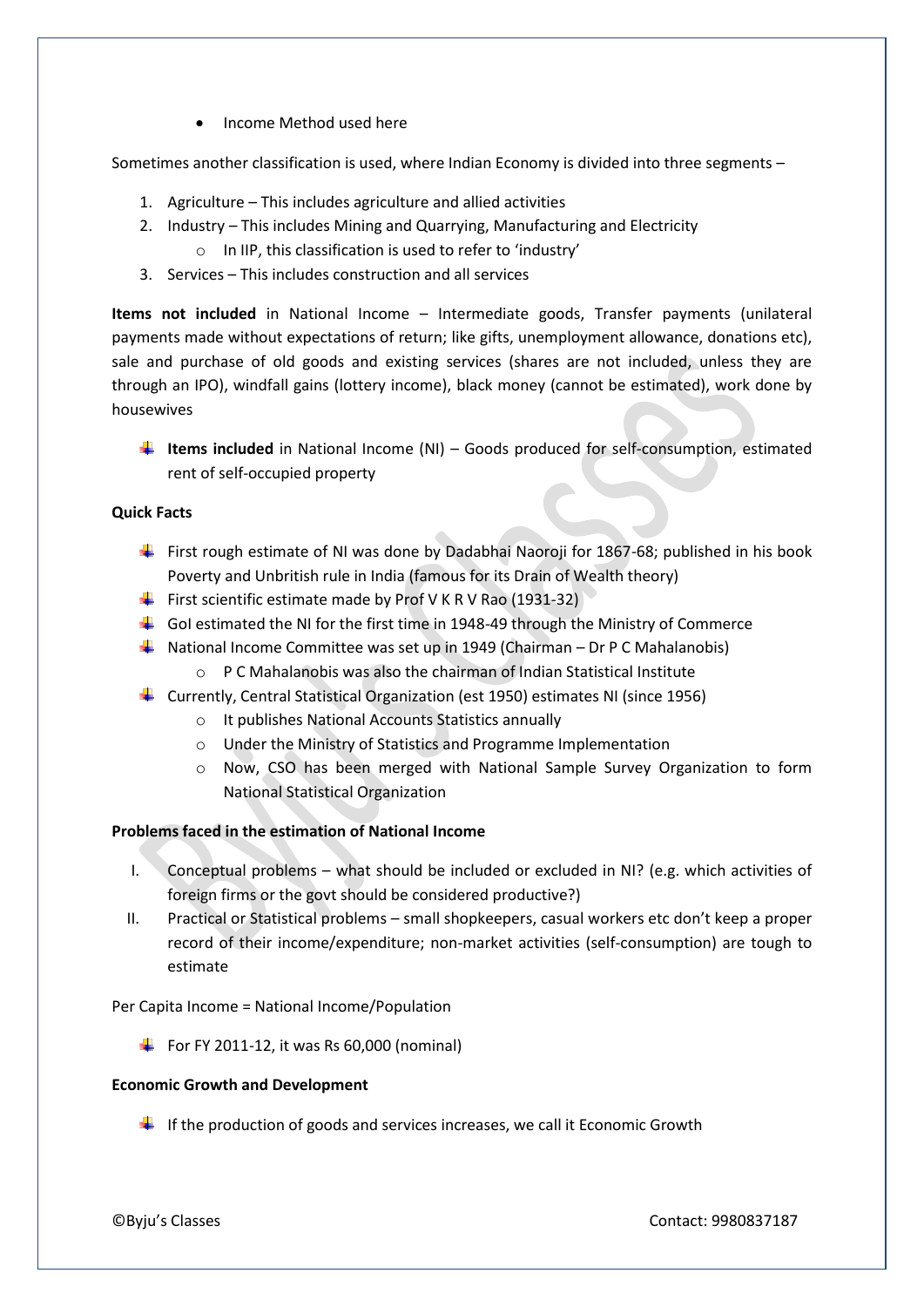$\ddot{\phantom{1}}$  That process of Economic Growth which leads to improvement in the general welfare of people is called Economic Development. It means progressive changes in the socio-economic structure of the country

| <b>Economic Growth</b>                 | <b>Economic Development</b>                      |
|----------------------------------------|--------------------------------------------------|
| Increase in production                 | Increase in production and welfare               |
| Quantitative concept                   | Qualitative concept                              |
| Uni-dimensional                        | Multidimensional                                 |
| Just a means to an end                 | An end in itself - this is what countries aim at |
| Major concern of developed countries   | Major concern of developing countries            |
| Growth can happen without development  | Development cannot happen without growth         |
| Indicators                             | Indicators                                       |
| <b>Real GDP</b>                        | Human Development Index<br>$\checkmark$          |
| $\checkmark$<br>Real per capita income | Physical Quality of Life Index<br>$\checkmark$   |
|                                        | Net Economic Welfare (NEW)                       |

**Net Economic Welfare** (NEW) – The major problem of GNP as a measure of welfare is that it measures the commercial transactions taking place in the economy while the welfare of the individuals depends on many other non-transactional aspects. This concept of NEW was popularized by Paul Samuelson.

- NEW = GNP + Housewives' Services + Value of Leisure Expenditure on defence Cost of Environmental degradation
- $\downarrow$  Practically, it is tough to estimate this. Therefore, it was not widely adopted

**Per Capita Income (PCI)** – It is not a satisfactory indicator of economic development because it increases if the overall national income increases, without regard to the composition of the national income. For example, even if the govt produces a lot of weapons during war, PCI will go up. It does not take into account the welfare dimension (poverty, literacy, political liberty, environment etc).

**Physical Quality of Life Index (PQLI)** – Introduced by M D Morris in 1979, it is the average of three statistics: basic literacy rate (at the age of 15 years), infant mortality, and life expectancy at age one, all equally weighted on a 0 to 100 scale. It was widely used till 1990, when HDI was introduced.

**Human Development Index (HDI)** – It was created by economist Mahbub ul Haq (Pakistan), followed by economist Amartya Sen in 1990, and is published by the United Nations Development Programme.

Three basic things separate the HDI from the rest: First, **HDI is supplemented by other indices** that give, separately, specific characteristics of development and, together, **a broader picture of the development processes** taking place. Second, it **was developed and is backed by the United Nations Development Programme (UNDP)**, the major United Nations development agency and a major international forum of development. Third and most important, human development is not only a new measure of development performance; it involves an altogether new approach to development efforts.

©Byju's Classes Contact: 9980837187